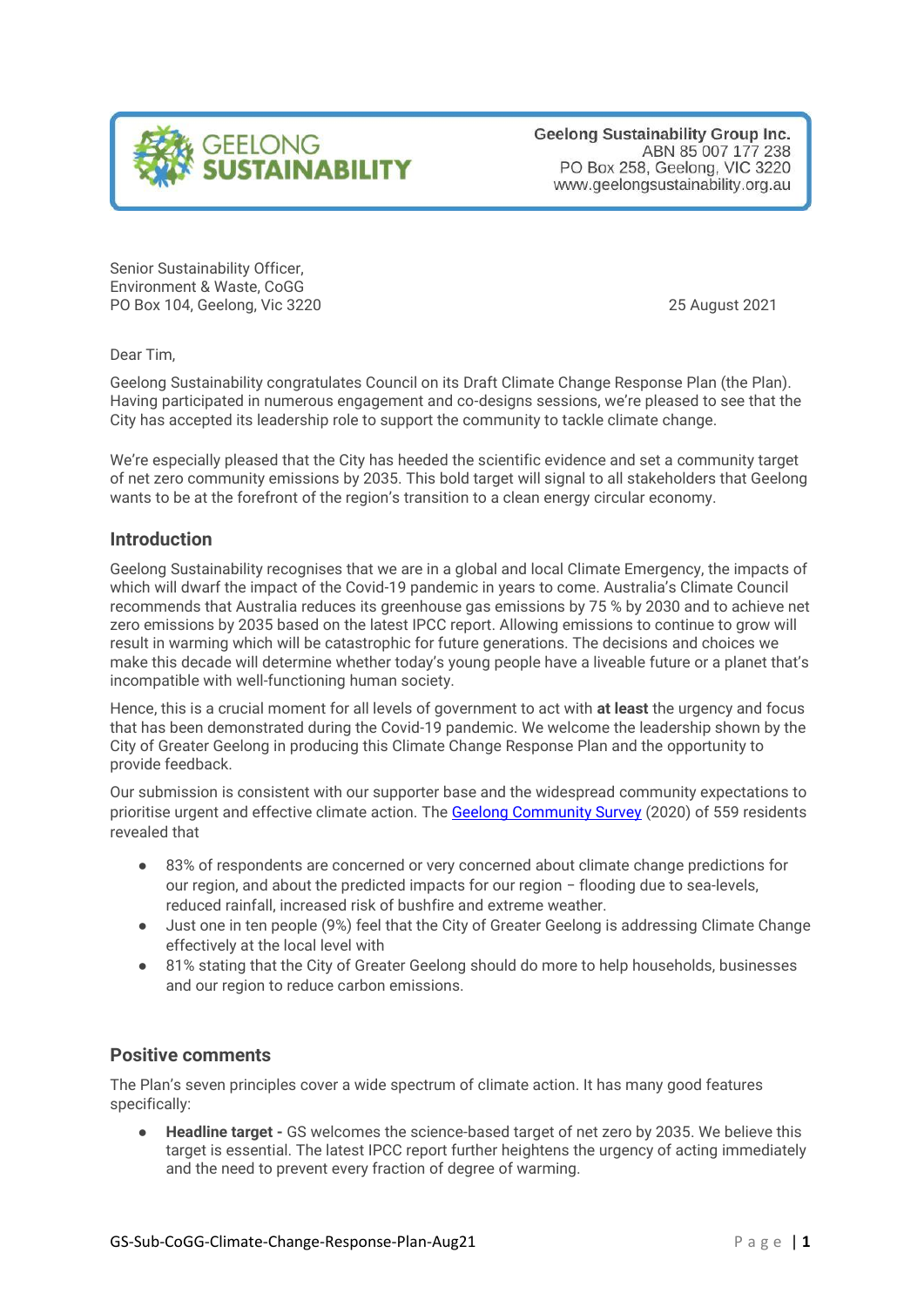- **Leadership role** GS is delighted that the City has recognised its role in leading the community on climate action, alongside many other Councils across Australia and around the globe. As the level of government that interacts most with people and their daily lives, councils have a vital role to play in supporting and assisting their communities.
- **Focus beyond own operations** GS has frequently applauded the City on its progress in reducing its operational emissions. While these actions can be a catalyst for change, GS is pleased that the City has recognised that it must lead and influence the entire community to respond to the existential threat faced by climate change.

### **Areas of concern**

- **Implementation -** The Plan reads more like a strategy document than an actionable implementation plan. We suggest it needs to be formatted using the BZE Zero Carbon Communities Guide.
- **Insufficient business buy-in** Business engagement in the development of the plan was very limited. This means that key stakeholders may either not yet consider they need to act on climate or be interested in doing so. A much higher level of engagement with the business sector is required given the high level of commercial and industrial emissions and that acting early on climate is an opportunity, whilst acting late will be harmful.
- **Inadequate resourcing -** Resourcing to achieve sufficient scale and impact will be critical. The City of Greater Geelong needs to view this transformation as of such critical importance to the future of our City that it will reallocate budget from areas which are not aligned with achieving the goal of net zero by 2035.

For example, removing current incentives which support/promote the use of private vehicles, or financial support for the Avalon Airshow. Whilst there are costs associated with taking action, the community needs to be aware that taking insufficient action is far more costly and that early action creates opportunity for employment and reduces longer term costs due to climate related damage.

● **First Nations voice insufficient** - We do not think the Plan adequately recognises Traditional Owners' culture, perspectives and practices. The Wadawurrung Healthy Country Plan can show us how to manage country as a means of addressing current climate and ecological crises.

## **Areas to clarify**

- **Scope of Community** There needs to be a clear definition of what is meant by the term "community". The Plan needs to apply to and engage all stakeholders including residents, workers, business, commerce, educational institutions, First Nations people as well as government agencies.
- **Alignment** When will the actions from this Plan be embedded in other Council Plans?
- **Accountability** Who's responsible is a critical question that needs more consideration?
- **Driving force**  GS thinks a broad based stakeholder group is required to build a consensus, seize the opportunities and drive the transition to a clean energy circular economy. It should include authorities, business, education, first nations and community members eg. ZEGG - Zero Energy Greater Geelong.
- **Cost of Actions** Do the estimated costs represent the total cost to Council or the absolute total cost of the initiative? If the former, then some of the costs look questionable. Do we know the full costs of the Plan? This should not be used as a reason to delay the plan, but it does signal that the Plan has not yet received the attention and resourcing it deserves.
- **Staffing** GS is encouraged to see that some additional resources will be allocated to fund positions within the City to implement the Plan. However we all know adequate resourcing will be essential for the Plan's successful implementation.

## **Areas to strengthen**

● **Prioritise Actions re. Impact -** The Plan has 80 actions! Could they be prioritised into High, Medium and Low according to cost and impact? Prioritising actions that provide an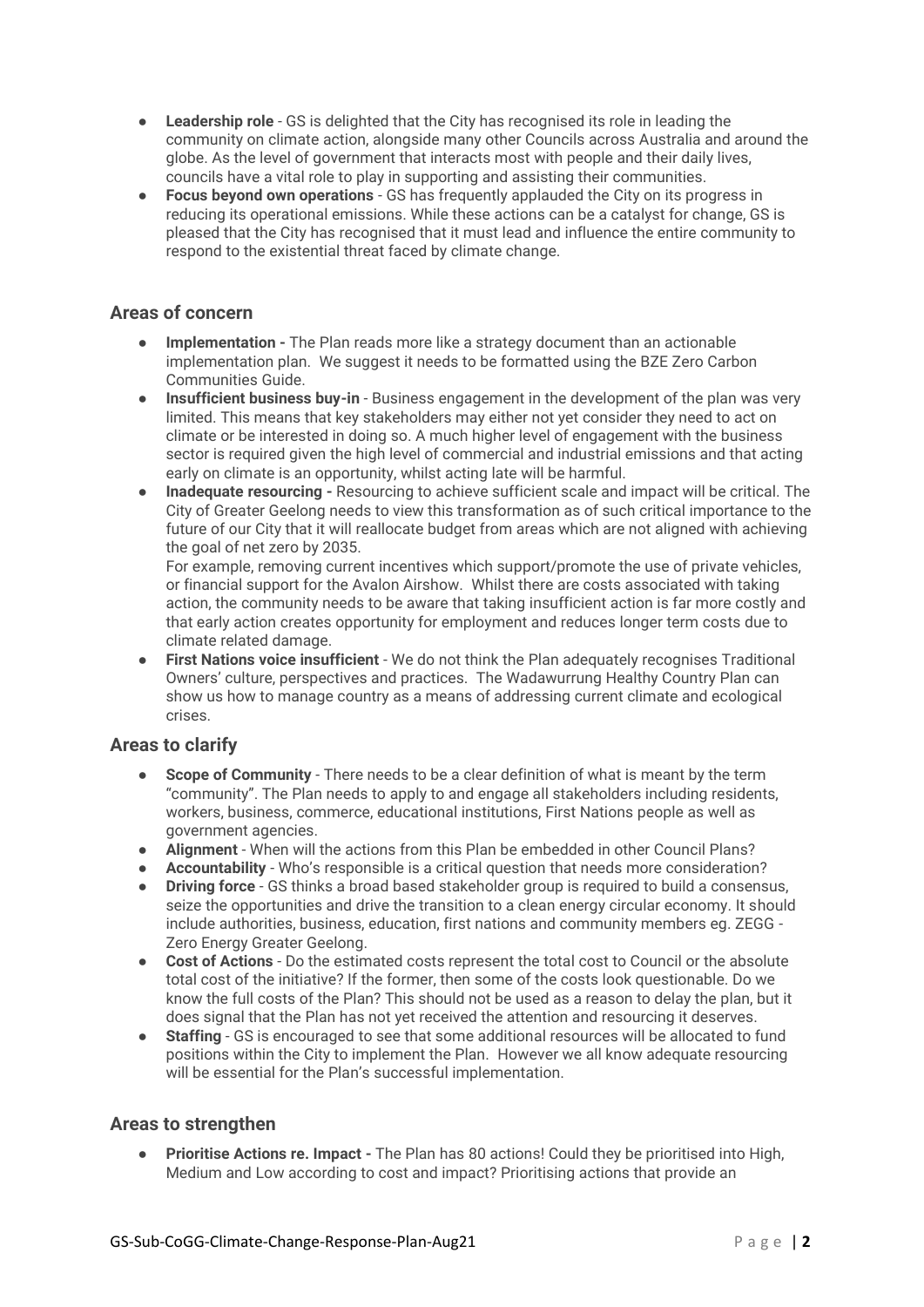immediate "bang-for-buck" in reducing emissions will deliver early wins and build momentum and community buy-in. For example, electrification of housing and businesses using renewable energy and improving energy efficiency. GS does not support ratepayer funds being used for speculative or unproven projects like green hydrogen.

To assist in prioritising actions, it would be beneficial for the City to participate in the **Cities Activity Database**. This tool aims to allow Cities to compare actions with other similar Councils and make their Climate Action visible to higher levels of government to facilitate funding opportunities. Tools such as this will address the "data gap" for Councils and drive better targeted actions, aiding accountability. For more information, see [here.](http://form.jotform.co/212268222966863)

- **Revision timelines -** Given the urgency for action and the rapidly changing energy and political environment regarding climate action, Geelong Sustainability recommends that the plan is revised before 2024 as three years is too long to revise strategies which may not be effective or to seize new opportunities which may arise.
- **Advocacy to state/federal governments -** Given the critical importance of effective bi-partisan collaboration between all tiers of government, we think Council advocacy for urgent climate action should be a high priority to both state and federal government. It is critical that our Council can effectively lobby all political parties and levels of government for effective climate action. All State governments now have legislated net zero by 2050 targets regardless of political party in power, which shows that bi-partisanship can be achieved. Local governments and leaders need to use their considerable power to lobby local Federal MPs for strong climate action too. There is an important role for the City to partner with G21 to convey this message to our leaders.

Geelong Sustainability suggests that key areas of advocacy should include :

- A legislated **national net zero emissions target** based on the current climate science with regular review such as [the Climate Act,](https://climateactnow.com.au/) proposed by Zali Steggall. Without this overarching framework, much federal climate related policy is piecemeal and ineffective.
- Advocating for a **Planning Scheme Amendment** to allow local government to prevent connecting mains gas to new housing developments. Gas for heating is more expensive than efficient electric heaters, hence eliminating it from new housing will protect residents from energy poverty and improve human health (gas is linked to asthma and carbon monoxide poisoning) and the planet (due to the methane released in extraction and greenhouse gases from burning it). Given the high population growth in Geelong and high construction rates, it is critical that the City of Greater Geelong acts quickly to prevent the gas network from expanding when it is an inferior energy source for residents.
- Advocating to ensure that **no new fossil fuel developments** within the City and the wider region. New fossil fuel developments are not consistent with the recent International Energy Agency recommendations which say that there must be no new fossil fuel developments, nor consistent with a target of net zero by 2035 across the entire business and residential sectors.
- **Align Plan -** Further to this, the Plan needs to identify and align with key state government strategies, legislation and targets aligned with strong climate action and any federal government policies which prioritise climate action in order to take advantage of funding opportunities which may become available. For example, the state government will deliver a Gas Substitution Roadmap by the end of 2021. It is critical that the City advocates for the strongest measures possible to decarbonise our energy system if we are to reach net zero in the limited time remaining to avoid catastrophic warming.
- **Promote opportunities** The City needs to be clear and promote the opportunities are for Geelong in the energy transition. Climate action is an economic opportunity for Cities which are early adopters. What strengths can be leveraged to position our City for a successful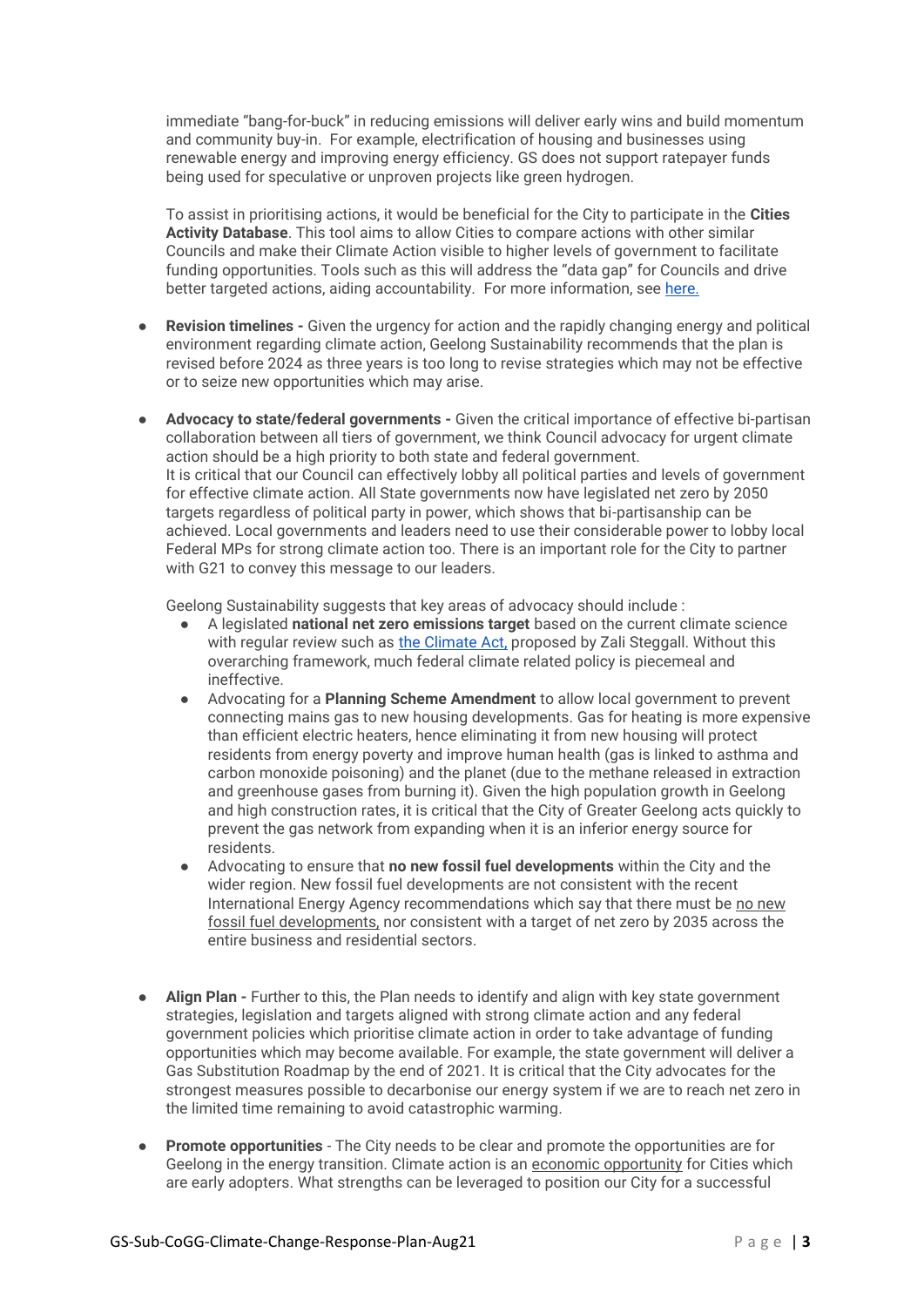energy transition which creates employment for our citizens and how will workers who will need to transition to other forms of employment be supported to do so? There are crucial questions which need to be answered for the community to have confidence in the future ahead and their place in it. This will require Council to work closely with G21, Regional Development Boards and other government agencies, workers and employers within the community to develop a coherent transition plan with buy-in from across the entire community. The Latrobe Valley Authority provides a case study for how communities can transition away from fossil fuels and maintain high employment levels. Transition plans need to be proactive, not waiting until an industry collapses. Slow/late transition will result in missed opportunities and economic and social harms as capital will move towards regions which have created sound economic plans based on a decarbonised world and, concerningly, our trade partners move towards trade barriers for those countries which are not acting swiftly enough.

- **SMART objectives -** The document reads more like a Strategy document rather than an Action Plan. Many actions are not SMART objectives/actions (Specific, Measurable, Achievable, Realistic and Time-Limited). This makes it impossible to know if the Plan has been successfully implemented as time goes, resulting in poor accountability for the plan. An implementation plan, communications strategy and budget need to be developed using the BZE [Zero Carbon Communities Guide.](https://bze.org.au/get-involved/zero-carbon-communities/zero-carbon-communities-guide/) There is also much duplication of text throughout the plan.
- **Interim 2025 & 2030 targets** Other Municipal Climate Action Plans have featured key interim targets and milestones which show when key targets will be reached by and also assist with the community understanding what a decarbonised Geelong will look like eg. car-trips to the CBD are less than 10% of journeys by 2030 - this will help with reducing air pollution, improve fitness and reduced commute time due to less traffic. Most climate actions have multiple cobenefits associated with them, this needs to be emphasized. That is to say - climate action will create a better future and community for all!
- Carbon drawdown initiatives need to be included. Mitigation needs to be clearly stated as the priority over adaption.
- **Reporting is inadequate** The targets need more frequent reporting. A year is too long when a key reference point is 2025. At least six-monthly reporting is needed. Once the procedure for reporting in established this should be a faster activity. It will be and should be a routine activity for this critical target. We strongly recommend an environmental dashboard is established that can educate and motivate action - see example, [City of Oberlin dashboard.](https://environmentaldashboard.org/cwd)

# **COMMENTS ON PLAN PRINCIPLES**

### **Principle 1: Support an empowered and active community**

The community awareness raising campaign needs to start in 2022, 2023 is too late [A1.1.1]. The response needs to match the urgency and threat associated with the risk, which is recognised as urgent and existential. We need active leadership from municipal leaders to show they understand the threat and are prioritising the response to it as demonstrated by leading Climate Action Cities such as the City of Adelaide.

There must also be very transparent reporting back to the community regarding progress on this Plan for the community to engage well and feel it is working in partnership and getting results for our rates and effort as volunteers. Accountability is also essential for successfully seeking resources from other levels of government.

A 1.1.3 - We welcome better ways of supporting more community climate action. The 'climate action strategic partnership fund' sounds like a great concept provided it is well resourced and funding is ongoing. What funding has it been allocated for FY2022?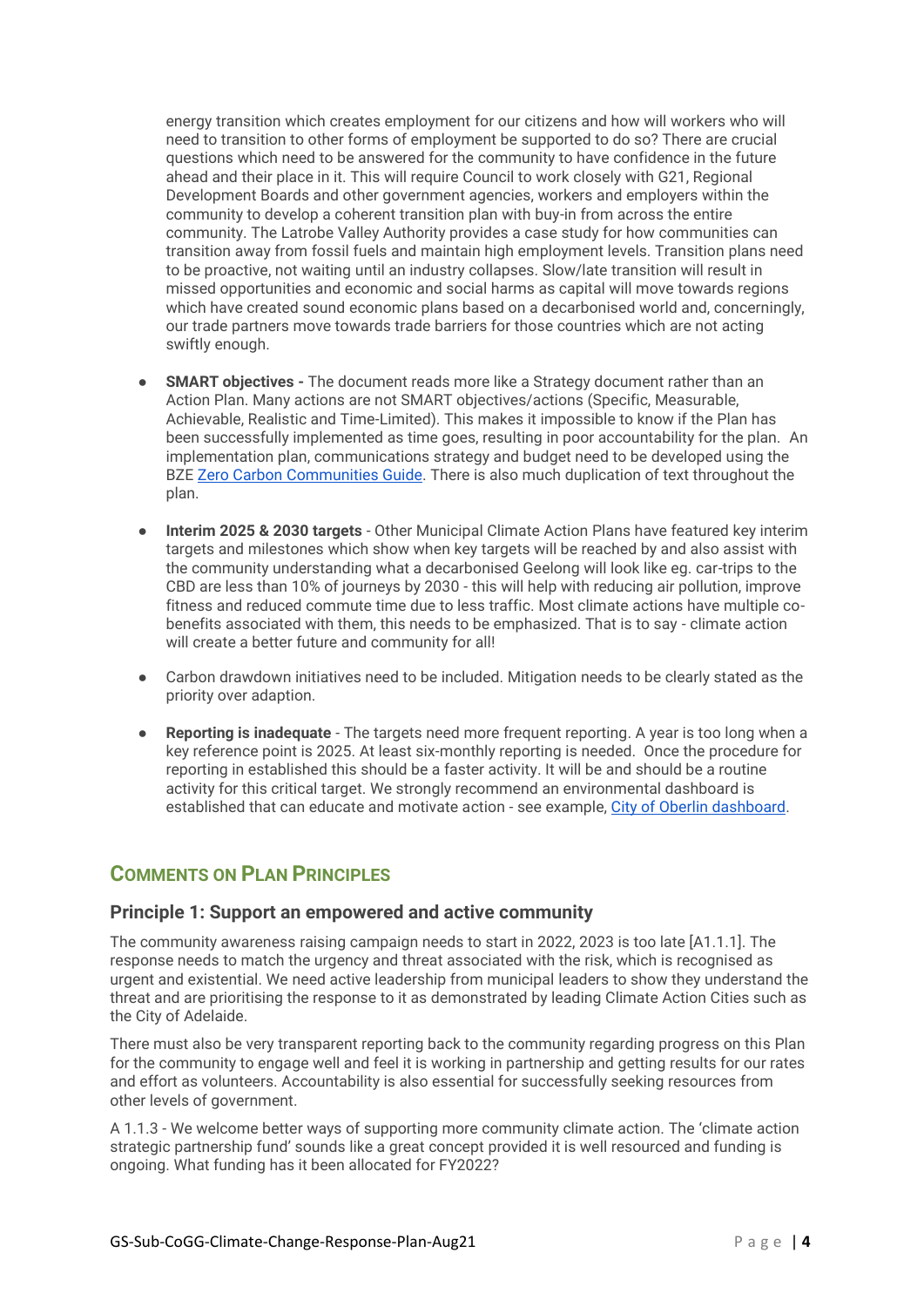## **Principle 2: Increase energy efficiency and renewable energy production**

Council has the opportunity to signal the urgency of the transition away from fossil fuels by prioritising the removal of gas heating within its operations and publicising the benefits of this move to the community asap, not in the "longer-term". Given the high cost and emissions associated with running gas appliances for heating systems and water at Council pools etc, there is no benefit in waiting for this infrastructure to reach the end of life before replacing with more efficient and low emissions heat pumps powered by cheap, clean renewable energy. New gas appliances and infrastructure should be banned within Council operations asap.

To address gas use amongst the wider community, we urge Council to seek a Planning Scheme Amendment immediately to prevent new developments from connecting to gas. This will have positive social, economic and environmental benefits for new residents as they will not have the cost of two service connections or high gas bills to pay compared to efficient electrically heated homes. There is no point connecting new households to gas when there are superior alternatives already available. Finally, given our high population growth rate, avoiding these emissions will make reaching net zero for the municipality easier to achieve at very low cost.

Residents of Geelong in many areas are now unable to connect new solar PV to the grid due to grid infrastructure capacity limits. In order to continue to support the required rapid growth in renewable energy, it will be important that households can access the benefits of cost-effective neighbourhood batteries. These need to be made widely available, not just "high-end" developments. It may be possible for Council to incentivise these types of developments by reduced planning application fees  $_{\text{atc}}$ 

Council could provide incentives lower-income earners/landlords with cheaper rental properties who install solar PV on rooftop with lower rates and subsidise the cost of the Victorian Residential Energy Scorecard (\$400) to improve uptake amongst these disadvantaged groups.

Homebuyers and renters are poorly informed about the energy efficiency of homes prior to purchase and lease. Unfortunately in Victoria there is no obligation upon landlords or amongst agents/home sellers to disclose this. This lack of transparency has resulted in our housing stock having very low energy efficiency level and there is no incentive to upgrade it by housing owners wishing to sell/lease. This frequently results in those who are least able to afford high energy bills facing energy poverty as a result. In order to incentivise transparency and energy efficiency amongst residential homes, we suggest that Council investigates programs/advocate to the State Government to deliver programs which require this disclosure prior to lease/sale such as occurs in the ACT. The costs of providing this information are relatively low compared to the cost of an energy hungry house !

Finally, renewable energy and electrification is clearly low-hanging fruit which delivers immediate financial and emissions reductions benefits. We note that support for green hydrogen has been included as a strategy, which is not yet economically viable and also already receives support for funding by State and Federal governments. Council has limited resources to employ and expertise in this area so it is questionable as to whether this a good use of rate-payers money in the absence of Federal government policy to effectively incentivise green hydrogen (eg setting a Green Hydrogen target aka the RET would help drive investment of private capital as successfully drove the renewable energy industry in Australia.)

## **Principle 3: Switch to sustainable transport and cleaner fuels**

The transport strategy must be highly targeted using the best available data regarding trip types, distances and frequency in order to prioritise the targeting of resources towards sustainable transport options. For example, school trips are high frequency and localised and amenable to converting to walking/cycling compared to many other trip types. We need detailed data outlining which trips in what locations and how these changes will be targeted by an intervention.

Whilst Electric Vehicles show promise in the medium term, it is important that we recognise that there are significant equity issues and unresolved sustainability issues associated with their use. There will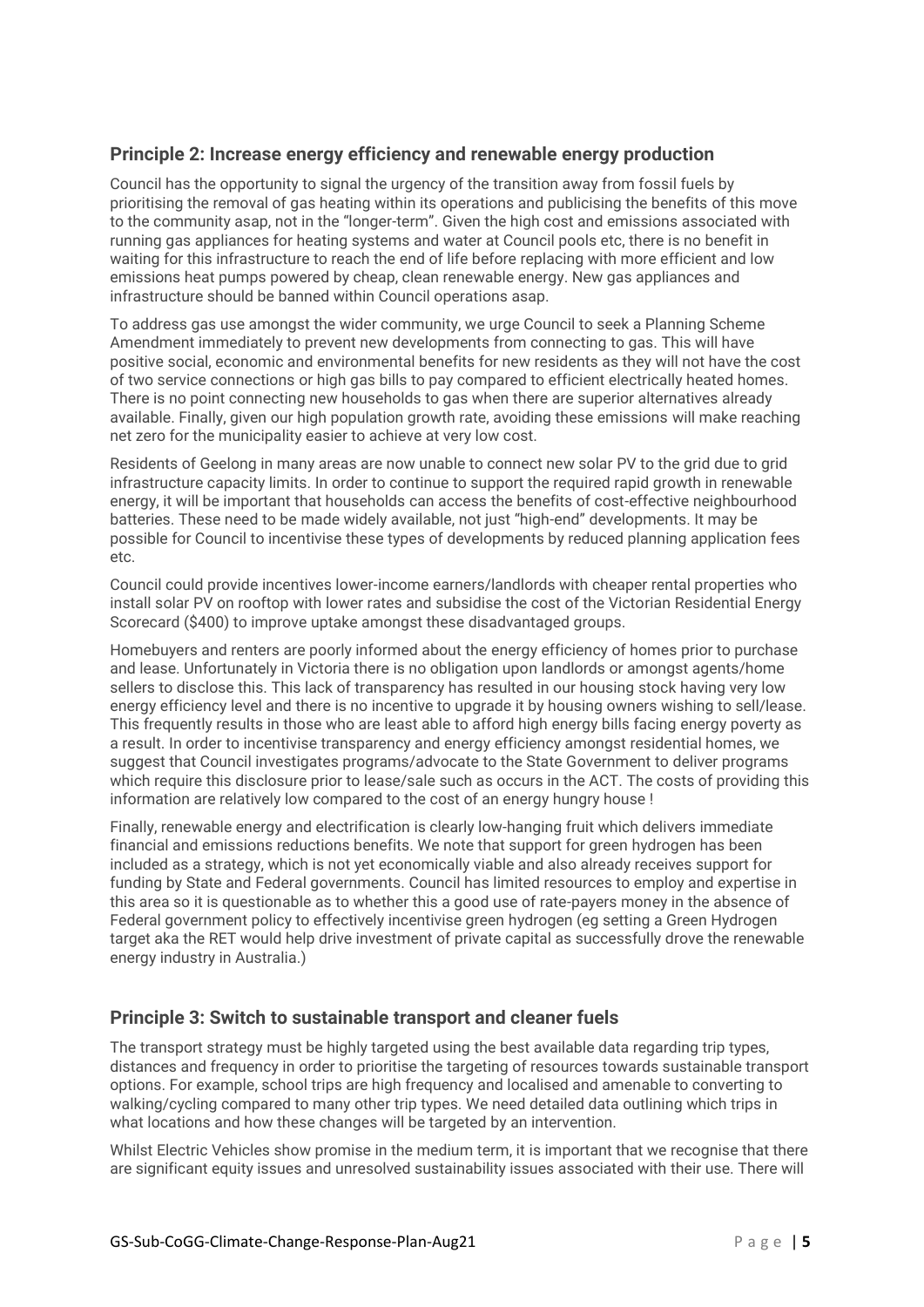be a considerable time-delay in transitioning the fleet and expense. Electric vehicles are also greatly impacted by sub-optimal State and Federal government policy, whilst local government has a stronger control over active transport (walking and cycling) which can deliver the co-benefits of health and wellbeing that EVs cannot. Again, targeting the best bang-for-buck for immediate emissions reductions is required when we have scarce resources. The priority must be firmly upon reducing as many private vehicle trips as possible to ensure equity and best value for money.

### **Principle 4: Reduce non-energy emissions and increase carbon storage**

**Food Waste** is acknowledged by Project Drawdown to be a key area to target to reduce emissions globally. There is an important opportunity which has been overlooked to Avoid and Reduce Food waste. Given a third of all food produced is not eaten there are many opportunities to support reductions in the CO2 emissions generated across the food system. The food waste hierarchy produced by Papargyropoulou et al (2014) provides important considerations to guide policy responses (see<https://ars.els-cdn.com/content/image/1-s2.0-S0959652614003680-fx1.jpg> )

**Disposal** - in the context of food waste management is the least desirable option - with the most desirable actions, at the top of the pyramid calling for attention to avoid surplus food generation across the food supply and to re-use surplus food for human consumption for people through redistribution. These foci do not diminish the importance of addressing food waste but serve to remind us that there are a range of priorities that might guide council level policy responses. Our experience with the Green Cafes Project which aimed to reduce and divert food waste from landfill illustrated the importance of creating systems which incentivise businesses to manage and reduce food waste on a daily basis.

Given food waste collection services have now been well established in South Australia for several years, and that Albury provides leadership and guidance - with 78% capture rate of all food and gardening waste and 0.5% contamination rate it is unclear why we need to delay and indeed why we need to pilot when other LGAs have done this work. For further information see [Albury Wodonga](https://mraconsulting.com.au/albury-wodonga-region-sets-organics-collection-benchmark/)  [region sets organics collection benchmark](https://mraconsulting.com.au/albury-wodonga-region-sets-organics-collection-benchmark/) – MRA Consulting Group

Some additional analysis on NSW councils FOGO efficacy [https://mraconsulting.com.au/fogo-driving](https://mraconsulting.com.au/fogo-driving-reform/)[reform/](https://mraconsulting.com.au/fogo-driving-reform/)

Sustainable agriculture is a critical means of achieving drawdown of emissions and must be incentivised by either local government or higher levels of government. Land managers need to be aware of and incentivised to take up their critical role in revegetation to manage the biodiversity crisis we are also facing at present. The Bellarine Peninsula offers an excellent opportunity to replicate the innovative work which has been done by Totally Renewable Phillip Island to fund carbon sequestration and improve local biodiversity by investing carbon offsets by local businesses and individuals at a local government level, rather than offsets being purchased for sequestration far away and with little local benefit or visibility.

### **Principle 5: Increase awareness and understanding of climate change impacts**

We suggest adjusting the title of Focus Area 5.1 to "Improve climate risk knowledge for business and communities to improve their decision-making and adaptive capacity" to make it clearer as to who is being targeted and why.

It is also critical that we don't just focus on the physical risks associated with climate change. Businesses and communities need to understand the opportunities and threats associated with the energy transition (in particular a delayed energy transition) as communities who do not change their energy systems to decarbonise will be left behind by other nations which are early adopters. Australia is well placed to benefit from a transition to renewable energy, but this will need to be facilitated by strong civic and business leadership which can articulate the opportunities and way in which we will undertake this transition for the community to have confidence in the transformation and to maintain social cohesion.

## **Principle 6: Build climate action into decision-making**